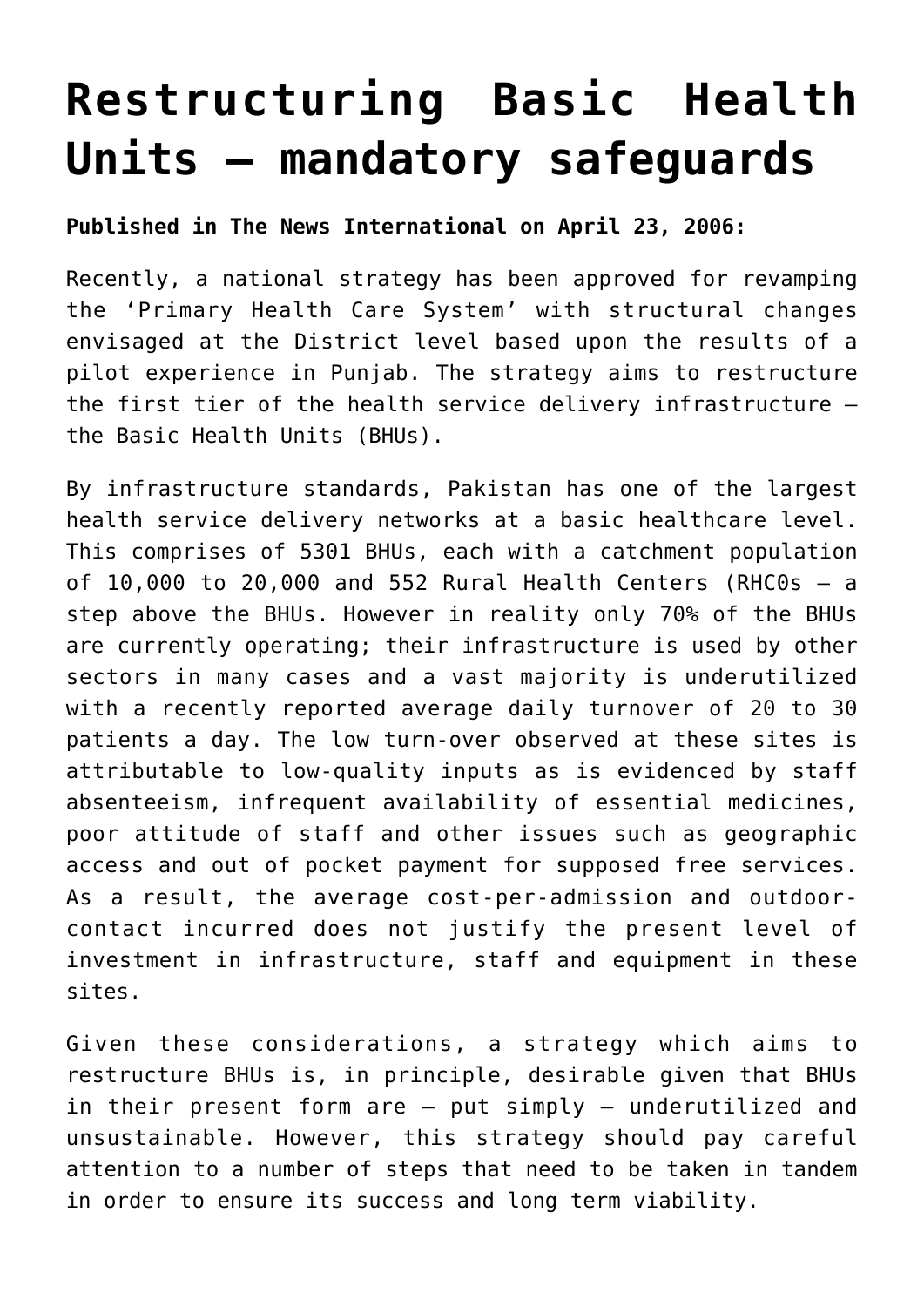Firstly, the potential within a pilot intervention to be upscaled successfully depends on the overarching policy and procedural framework within which it is set. It is therefore important to develop a regulatory framework and a system of combined governance in the new contractual arrangements for ensuring balanced power relationships with careful attention to accountability and sustainability-related concerns. Once such parameters are in place, a core prerequisite to contracting out services is to develop operational frameworks. Selection criteria must be specified, procedures for recruitment must be articulated, guidelines on ethical and administrative matters should be developed and procedures for developing price negotiations and contracts should be laid down and made publicly available.

Secondly, within the context of contracting out, it has to be made sure that public funding is used to ensure that poor people who access health services are not disadvantaged or discriminated against and conscious safeguards have to be built for this purpose. This links in with the need to develop comprehensive Social Safety Nets, which scope beyond what is currently available through Zakaat and Bait-ul-Mal. Such frameworks must structurally safeguard the interests of the poor and develop waiver and exemption mechanisms for the poor in the event of a fee for service being introduced in health care facilities. Higher authorities should continue to have a role in order to ensure that the poorest have access to quality services.

Thirdly, notwithstanding major issues in their present form, BHUs and RHCs serve as community hubs for the delivery of preventive and promotive services such an vaccination and control of infectious diseases; these have to be delivered by the State as public goods. In addition, BHUs also serve as training hubs for Lady Health Workers – Pakistan's field force of grass-roots level health care providers, which deliver priority health services at the grass roots levels. Within this context, the mechanisms of delivery of these essential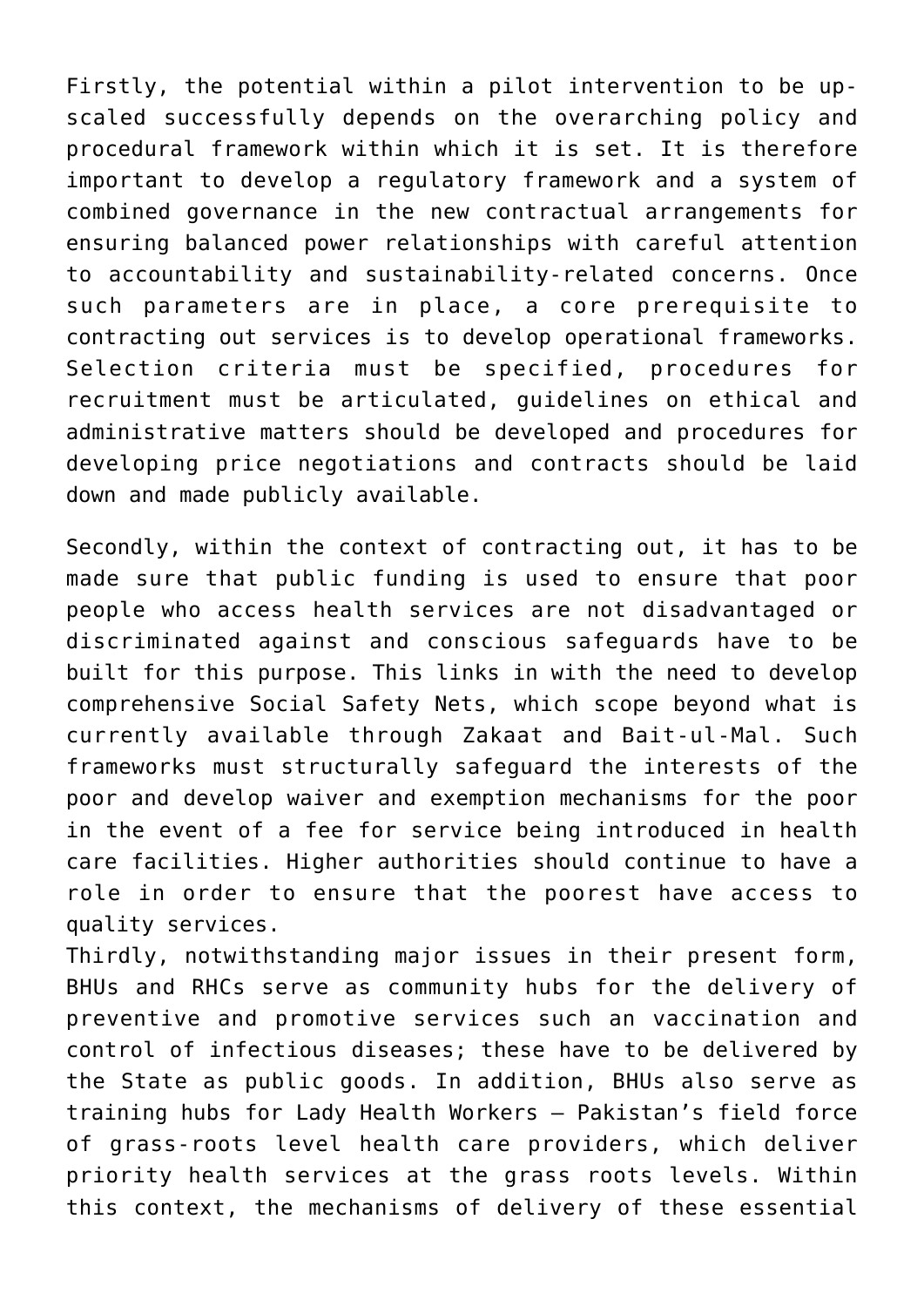public health services and the role that the Government needs to play to deliver them, needs to be procedurally clarified in contracted-out arrangements. This highlights the need for a conscious and concerted effort to mainstream preventive, promotive and disease-control-related activities in these new contractual relationships. The State must define mechanisms for the delivery of health-related public goods and priority services and its new operational role in these models. Such reforms should also assess the feasibility building incentives for promoting preventive practices in the communities these serve; measures such as distribution of iodized salt, free bed nets in malaria-affected rural areas and branded soaps can create added interest in preventive activities. Partnerships with NGOs can be rewarding and fruitful in this connection given the outreach advantage that they bring.

Fourthly, restructuring must integrate community co-management at a basic healthcare level. The concept of having a community-based body at the facility level to oversee management and quality issues is now realistically possible, given the focus on community development and mobilization as part of the devolution initiative. Community Citizen Boards, Village Health Committees and other grassroots level organizations – mandated as part of the district devolved system – can either play a role in the setting up of comanagement boards, overseeing them or serving as one. Many measures can be taken to ensure transparency and garner greater community support for such initiatives; for example, user fees can be made public and prominently displayed. Targeted capacity-building in the area of financial management and control, account keeping and management should be promoted in order to enhance the capacity of communities to serve this role. The feasibility of utilizing village co-management structures for record keeping (as in the case of vital registration) and strengthening the referral systems also needs to be explored.